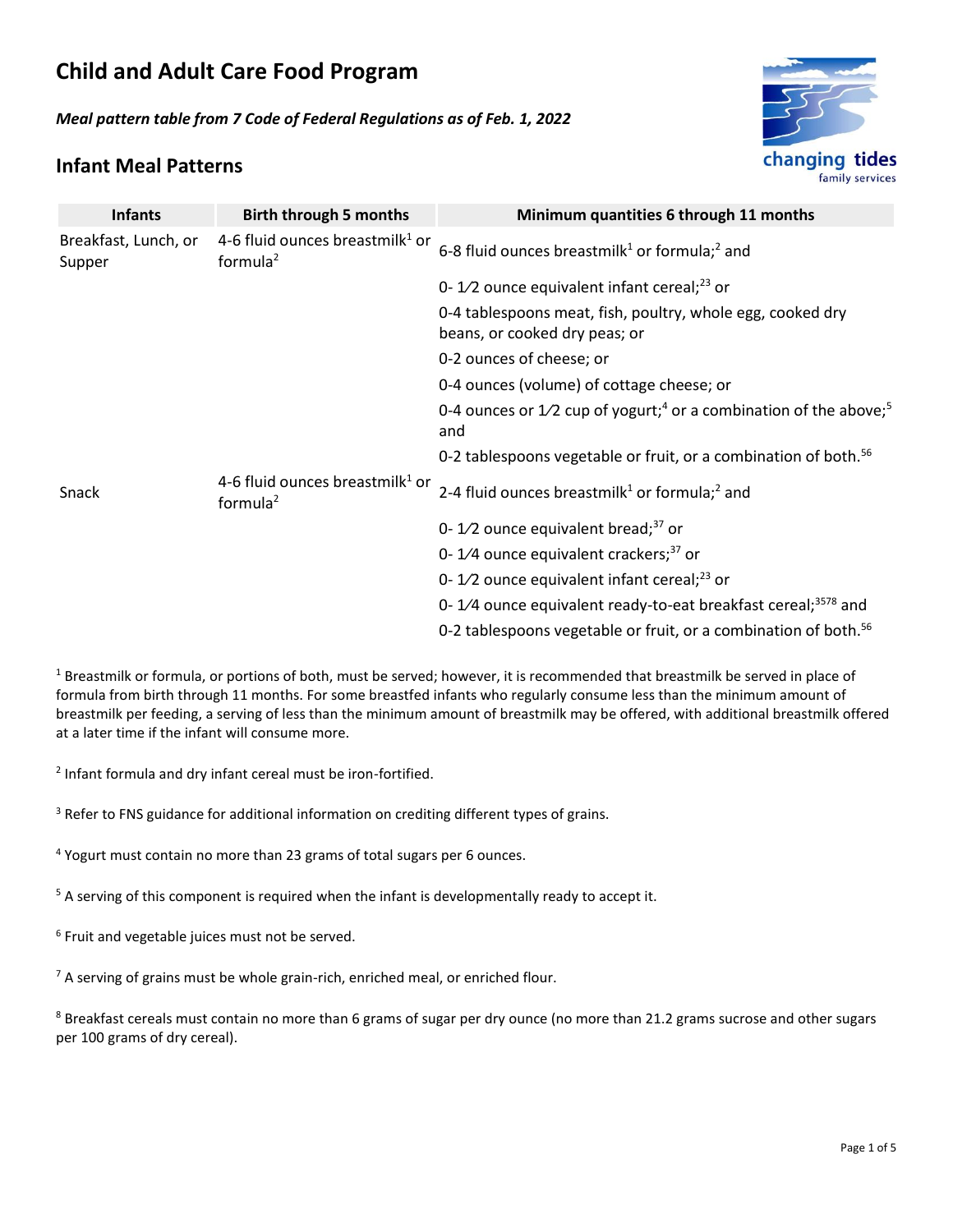## **Meal patterns for children age 1 through 18 years**

### **Breakfast**

|                                                         | <b>Minimum quantities</b> |                           |                       |                                                                                              |  |
|---------------------------------------------------------|---------------------------|---------------------------|-----------------------|----------------------------------------------------------------------------------------------|--|
| Food<br>components and food items <sup>1</sup>          | Ages 1-2                  | <b>Ages 3-5</b>           | <b>Ages 6-12</b>      | Ages 13-18 <sup>2</sup><br>(at-risk<br>afterschool<br>programs and<br>emergency<br>shelters) |  |
| Fluid Milk $3$                                          | 4 fluid ounces            | 6 fluid ounces            | 8 fluid ounces        | 8 fluid ounces                                                                               |  |
| Vegetables, fruits, or portions of<br>both <sup>4</sup> | $1/4$ cup                 | $1/2$ cup                 | $1/2$ cup             | $1/2$ cup                                                                                    |  |
| Grains (oz. eq.) 5678                                   | $1/2$ ounce<br>equivalent | $1/2$ ounce<br>equivalent | 1 ounce<br>equivalent | 1 ounce<br>equivalent                                                                        |  |

#### **Endnotes:**

<sup>1</sup> Must serve all three components for a reimbursable meal. Offer versus serve is an option for at-risk afterschool participants.

<sup>2</sup> Larger portion sizes than specified may need to be served to children 13 through 18 years old to meet their nutritional needs.

<sup>3</sup> Must be unflavored whole milk for children age one. Must be unflavored low-fat (1 percent fat or less) or unflavored fat-free (skim) milk for children two through five years old. Must be unflavored low-fat (1 percent fat or less), unflavored or flavored fat-free (skim) milk for children 6 years old and older and adults. For adult participants, 6 ounces (weight) or 3⁄4 cup (volume) of yogurt may be used to meet the equivalent of 8 ounces of fluid milk once per day when yogurt is not served as a meat alternate in the same meal.

<sup>4</sup> Pasteurized full-strength juice may only be used to meet the vegetable or fruit requirement at one meal, including snack, per day.

<sup>5</sup> At least one serving per day, across all eating occasions, must be whole grain-rich. Grain-based desserts do not count towards meeting the grains requirement.

<sup>6</sup> Meat and meat alternates may be used to meet the entire grains requirement a maximum of three times a week. One ounce of meat and meat alternates is equal to one ounce equivalent of grains.

 $7$  Refer to FNS guidance for additional information on crediting different types of grains.

8 Breakfast cereals must contain no more than 6 grams of sugar per dry ounce (no more than 21.2 grams sucrose and other sugars per 100 grams of dry cereal).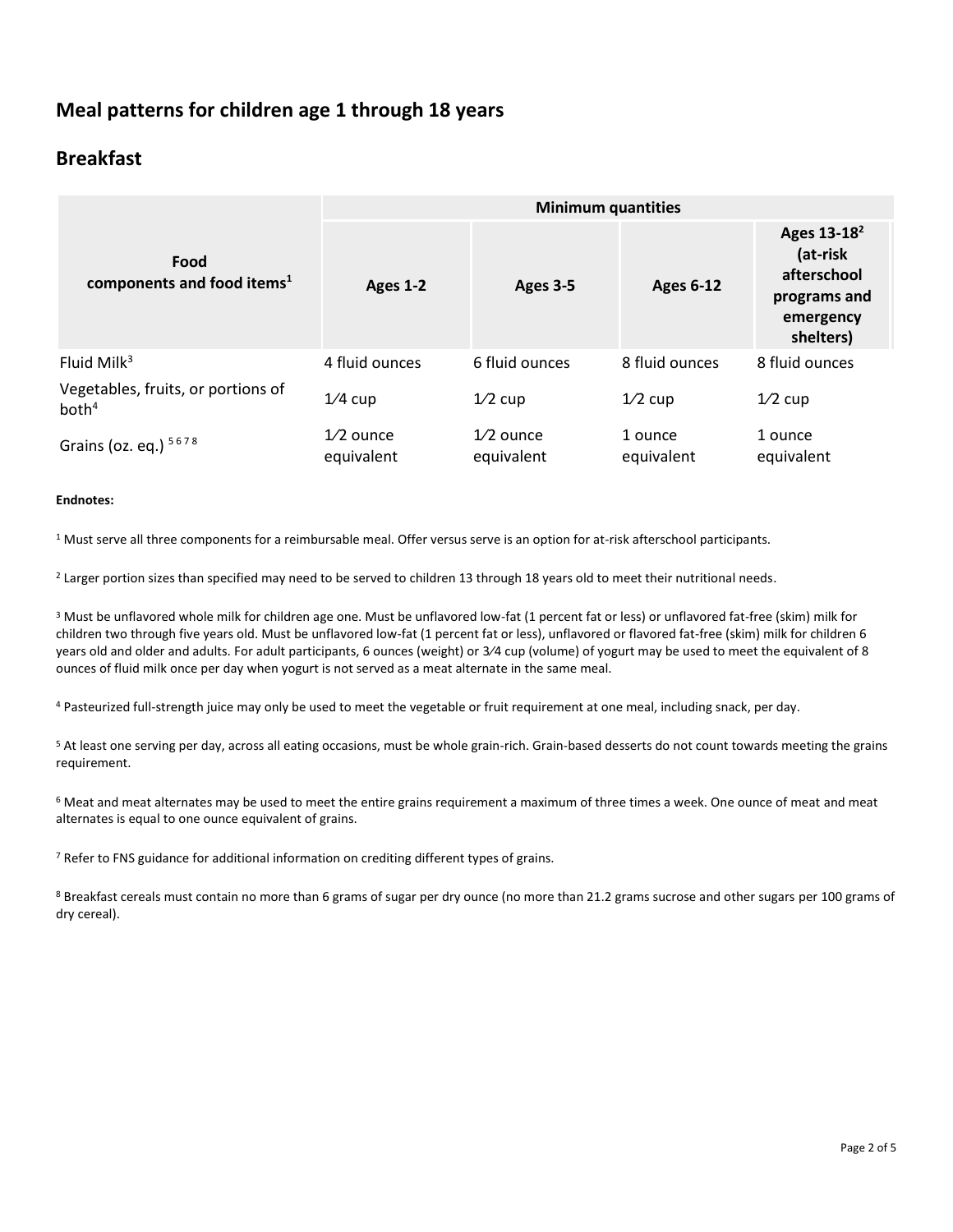### **Lunch and Supper**

|                                                                                                                                                                                                                                     | <b>Minimum quantities</b> |                           |                       |                                   |
|-------------------------------------------------------------------------------------------------------------------------------------------------------------------------------------------------------------------------------------|---------------------------|---------------------------|-----------------------|-----------------------------------|
| Food components and food items <sup>1</sup>                                                                                                                                                                                         | Ages 1-2                  | Ages 3-5                  |                       | Ages 6-12 Ages 13-18 <sup>2</sup> |
| Fluid Milk $3$                                                                                                                                                                                                                      | 4 fluid<br>ounces         | 6 fluid<br>ounces         | 8 fluid<br>ounces     | 8 fluid<br>ounces                 |
| Meat/meat alternates (edible portion as served):                                                                                                                                                                                    |                           |                           |                       |                                   |
| Lean meat, poultry, or fish                                                                                                                                                                                                         | 1 ounce                   | 1 1/2 ounces 2 ounces     |                       | 2 ounces                          |
| Tofu, soy products, or alternate protein products <sup>5</sup>                                                                                                                                                                      | 1 ounce                   | 1 1/2 ounces 2 ounces     |                       | 2 ounces                          |
| Cheese                                                                                                                                                                                                                              | 1 ounce                   | 1 1/2 ounces 2 ounces     |                       | 2 ounces                          |
| Large egg                                                                                                                                                                                                                           | 1/2                       | 3/4                       | $\mathbf{1}$          | 1                                 |
| Cooked dry beans or peas                                                                                                                                                                                                            | $1/4$ cup                 | $3/8$ cup                 | $1/2$ cup             | $1/2$ cup                         |
| Peanut butter or soy nut butter or other nut or seed butters                                                                                                                                                                        | 2 Tbsp                    | 3 Tbsp                    | 4 Tbsp                | 4 Tbsp                            |
| Yogurt, plain or flavored unsweetened or sweetened <sup>6</sup>                                                                                                                                                                     | 4 ounces or<br>$1/2$ cup  | 6 ounces or<br>$3/4$ cup  | 1 cup                 | 8 ounces or 8 ounces or<br>1 cup  |
| The following may be used to meet no more than 50% of the requirement:                                                                                                                                                              |                           |                           |                       |                                   |
| Peanuts, soy nuts, tree nuts, or seeds, as listed in program guidance, or an<br>equivalent quantity of any combination of the above meat/meat alternates<br>(1 ounce of nuts/seeds = 1 ounce of cooked lean meat, poultry, or fish) | $1/2$ ounce =<br>50%      | $3/4$ ounce =<br>50%      | 1 ounce $=$<br>50%    | 1 ounce $=$<br>50%                |
| Vegetables <sup>78</sup>                                                                                                                                                                                                            | $1/8$ cup                 | $1/4$ cup                 | $1/2$ cup             | $1/2$ cup                         |
| Fruits <sup>78</sup>                                                                                                                                                                                                                | $1/8$ cup                 | $1/4$ cup                 | $1/4$ cup             | $1/4$ cup                         |
| Grains (oz eq) 9 10 11                                                                                                                                                                                                              | $1/2$ ounce<br>equivalent | $1/2$ ounce<br>equivalent | 1 ounce<br>equivalent | 1 ounce<br>equivalent             |

**Endnotes:** Ages 13-18 (at risk afterschool programs and emergency shelters)

 $1$  Must serve all five components for a reimbursable meal. Offer versus serve is an option for at-risk afterschool and adult participants.

<sup>2</sup> Larger portion sizes than specified may need to be served to children 13 through 18 years old to meet their nutritional needs.

<sup>3</sup> Must be unflavored whole milk for children age one. Must be unflavored low-fat (1 percent fat or less) or unflavored fat-free (skim) milk for children two through five years old. Must be unflavored low-fat (1 percent fat or less) or unflavored or flavored fat-free (skim) milk for children 6 years old and older and adults. For adult participants, 6 ounces (weight) or 3/4 cup (volume) of yogurt may be used to meet the equivalent of 8 ounces of fluid milk once per day when yogurt is not served as a meat alternate in the same meal.

<sup>4</sup> A serving of fluid milk is optional for suppers served to adult participants.

<sup>5</sup> Alternate protein products must meet the requirements in Appendix A to part 226 of this chapter.

<sup>6</sup> Yogurt must contain no more than 23 grams of total sugars per 6 ounces.

<sup>7</sup> Pasteurized full-strength juice may only be used to meet the vegetable or fruit requirement at one meal, including snack, per day.

<sup>8</sup> A vegetable may be used to meet the entire fruit requirement. When two vegetables are served at lunch or supper, two different kinds of vegetables must be served.

9 At least one serving per day, across all eating occasions, must be whole grain-rich. Grain-based desserts do not count towards the grains requirement.

<sup>10</sup> Refer to FNS guidance for additional information on crediting different types of grains.

<sup>11</sup> Breakfast cereals must contain no more than 6 grams of sugar per dry ounce (no more than 21.2 grams sucrose and other sugars per 100 grams of dry cereal).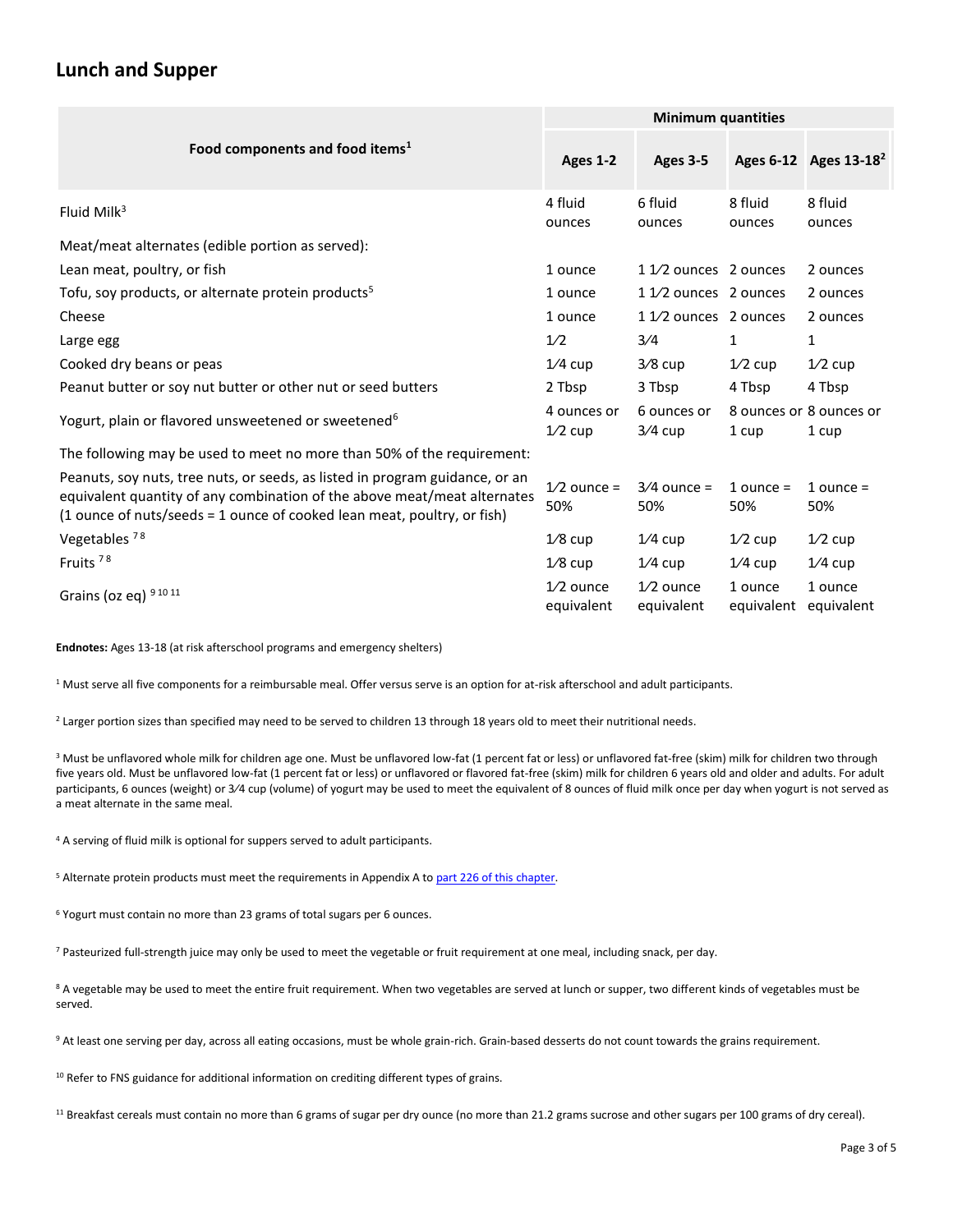#### **Snack**

|                                                                    | <b>Minimum quantities</b> |                           |                          |                             |  |
|--------------------------------------------------------------------|---------------------------|---------------------------|--------------------------|-----------------------------|--|
| Food components and food items <sup>1</sup>                        | Ages 1-2                  | Ages 3-5                  | <b>Ages 6-12</b>         | Ages 13-<br>18 <sup>2</sup> |  |
| Fluid Mil $k^3$                                                    | 4 fluid ounces            | 4 fluid ounces            | 8 fluid ounces           | 8 fluid<br>ounces           |  |
| Meat/meat alternates (edible portion as served):                   |                           |                           |                          |                             |  |
| Lean meat, poultry, or fish                                        | $1/2$ ounce               | $1/2$ ounce               | 1 ounce                  | 1 ounce                     |  |
| Tofu, soy products, or alternate protein products <sup>4</sup>     | $1/2$ ounce               | $1/2$ ounce               | 1 ounce                  | 1 ounce                     |  |
| Cheese                                                             | $1/2$ ounce               | $1/2$ ounce               | 1 ounce                  | 1 ounce                     |  |
| Large egg                                                          | 1/2                       | 1/2                       | 1/2                      | 1/2                         |  |
| Cooked dry beans or peas                                           | $1/8$ cup                 | $1/8$ cup                 | $1/4$ cup                | $1/4$ cup                   |  |
| Peanut butter or soy nut butter or other nut or seed<br>butters    | 1 Tbsp                    | 1 Tbsp                    | 2 Tbsp                   | 2 Tbsp                      |  |
| Yogurt, plain or flavored unsweetened or<br>sweetened <sup>5</sup> | 2 ounces or 1/4<br>cup    | 2 ounces or $1/4$<br>cup  | 4 ounces or $1/2$<br>cup | 4 ounces<br>or $1/2$ cup    |  |
| Peanuts, soy nuts, tree nuts, or seeds                             | $1/2$ ounce               | $1/2$ ounce               | 1 ounce                  | 1 ounce                     |  |
| Vegetables <sup>6</sup>                                            | $1/2$ cup                 | $1/2$ cup                 | $3/4$ cup                | $\frac{1}{2}$ cup           |  |
| Fruits <sup>6</sup>                                                | $1/2$ cup                 | $1/2$ cup                 | $3/4$ cup                | $\frac{1}{2}$ cup           |  |
| Grains (oz. eq.) $789$                                             | $1/2$ ounce<br>equivalent | $1/2$ ounce<br>equivalent | 1 ounce<br>equivalent    | 1 ounce<br>equivalent       |  |

#### **Endnotes:**

<sup>1</sup> Select two of the five components for a reimbursable snack. Only one of the two components may be a beverage.

<sup>2</sup> Larger portion sizes than specified may need to be served to children 13 through 18 years old to meet their nutritional needs.

<sup>3</sup> Must be unflavored whole milk for children age one. Must be unflavored low-fat (1 percent fat or less) or unflavored fat-free (skim) milk for children two through five years old. Must be unflavored low-fat (1 percent fat or less) or unflavored or flavored fat-free (skim) milk for children 6 years old and older and adults. For adult participants, 6 ounces (weight) or 3/4 cup (volume) of yogurt may be used to meet the equivalent of 8 ounces of fluid milk once per day when yogurt is not served as a meat alternate in the same meal.

<sup>4</sup> Alternate protein products must meet the requirements in appendix A to this part.

<sup>5</sup> Yogurt must contain no more than 23 grams of total sugars per 6 ounces.

<sup>6</sup> Pasteurized full-strength juice may only be used to meet the vegetable or fruit requirement at one meal, including snack, per day.

<sup>7</sup> At least one serving per day, across all eating occasions, must be whole grain-rich. Grain-based desserts do not count towards the grains requirement.

<sup>8</sup> Refer to FNS guidance for additional information on crediting different types of grains.

9 Breakfast cereals must contain no more than 6 grams of sugar per dry ounce (no more than 21.2 grams sucrose and other sugars per 100 grams of dry cereal).